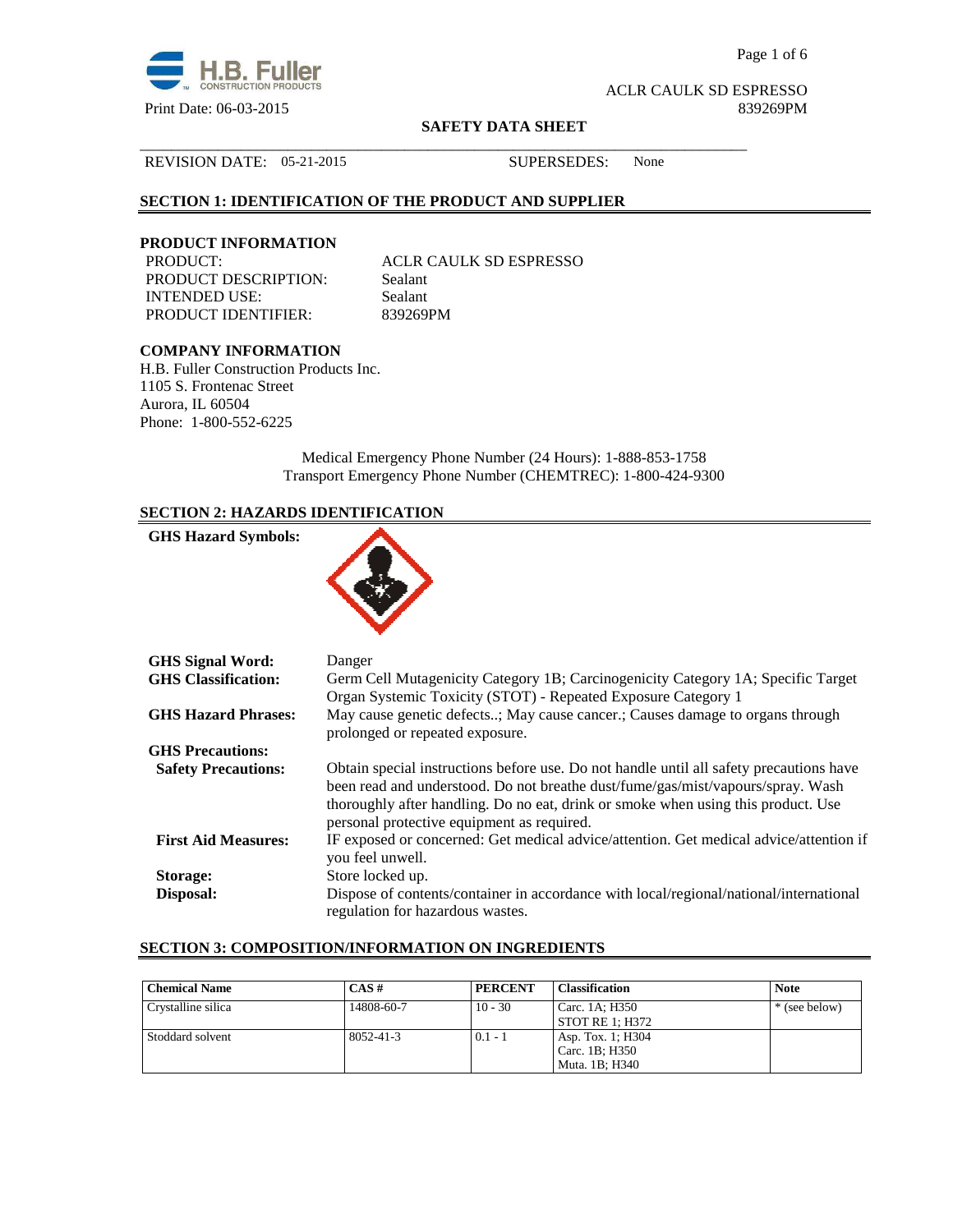

### **SAFETY DATA SHEET**

\*This product contains one or more materials that may be hazardous when present as an airborne dust. During normal handling of the product, the material is encapsulated within the product and will not present an exposure risk. Once the product has reached its final state and is abraded or disturbed, dusting and exposure may occur.

Unlisted ingredients are not 'hazardous' per the Occupational Safety and Health Administration Hazard Communication Standard (29 CFR 1910.1200) and/or are not found on the Canadian Workplace Hazardous Materials Information System ingredient disclosure list. See Section 8 for exposure limit guidelines.

\_\_\_\_\_\_\_\_\_\_\_\_\_\_\_\_\_\_\_\_\_\_\_\_\_\_\_\_\_\_\_\_\_\_\_\_\_\_\_\_\_\_\_\_\_\_\_\_\_\_\_\_\_\_\_\_\_\_\_\_\_\_\_\_\_\_\_\_\_\_\_\_\_\_\_\_\_\_

# **SECTION 4: FIRST AID MEASURES**

 IF IN EYES: Use an eye wash to remove a chemical from your eye regardless of the level of hazard. Flush the affected eye for at least twenty minutes. Tilt the head to prevent chemical from transferring to the uncontaminated eye. Seek medical advice after flushing.

IF ON SKIN: Wash with soap and water. Get medical attention if irritation develops or persists.

IF INHALED: Remove to fresh air. Call a physician if symptoms persist.

IF SWALLOWED:Do not induce vomiting. Seek medical attention if symptoms develop. Provide medical care provider with this MSDS.

# **SECTION 5: FIRE FIGHTING MEASURES**

| EXTINGUISHING MEDIA:<br>UNUSUAL FIRE AND EXPLOSION HAZARDS: | Use water spray, foam, dry chemical or carbon dioxide.<br>There is a possibility of pressure buildup in closed containers |
|-------------------------------------------------------------|---------------------------------------------------------------------------------------------------------------------------|
|                                                             | when heated. Water spray may be used to cool the containers.                                                              |
| SPECIAL FIRE FIGHTING INSTRUCTIONS:                         | Persons exposed to products of combustion should wear self-                                                               |
|                                                             | contained breathing apparatus and full protective equipment.                                                              |
| <b>HAZARDOUS COMBUSTION PRODUCTS:</b>                       | Carbon dioxide, Carbon monoxide                                                                                           |

#### **SECTION 6: ACCIDENTAL RELEASE MEASURES**

| No adverse health effects expected from the clean-up of spilled material.<br>Follow personal protective equipment recommendations found in        |
|---------------------------------------------------------------------------------------------------------------------------------------------------|
| METHODS FOR CLEAN-UP: Avoid creating dusts. Cover material with absorbent and moisten and                                                         |
| Dike if necessary, contain spill with inert absorbent and transfer to<br>containers for disposal. Keep spilled product out of sewers, watersheds, |
|                                                                                                                                                   |

Transport Emergency Phone Number (CHEMTREC): 1-800-424-9300

#### **SECTION 7: HANDLING AND STORAGE**

Handling: No special handling instructions due to toxicity. Avoid breathing material.

Storage: Store in a cool, dry place.Protect from freezing Consult the Technical Data Sheet for specific storage instructions.

#### **SECTION 8: EXPOSURE CONTROLS/PERSONAL PROTECTION**

#### **EXPOSURE LIMITS:**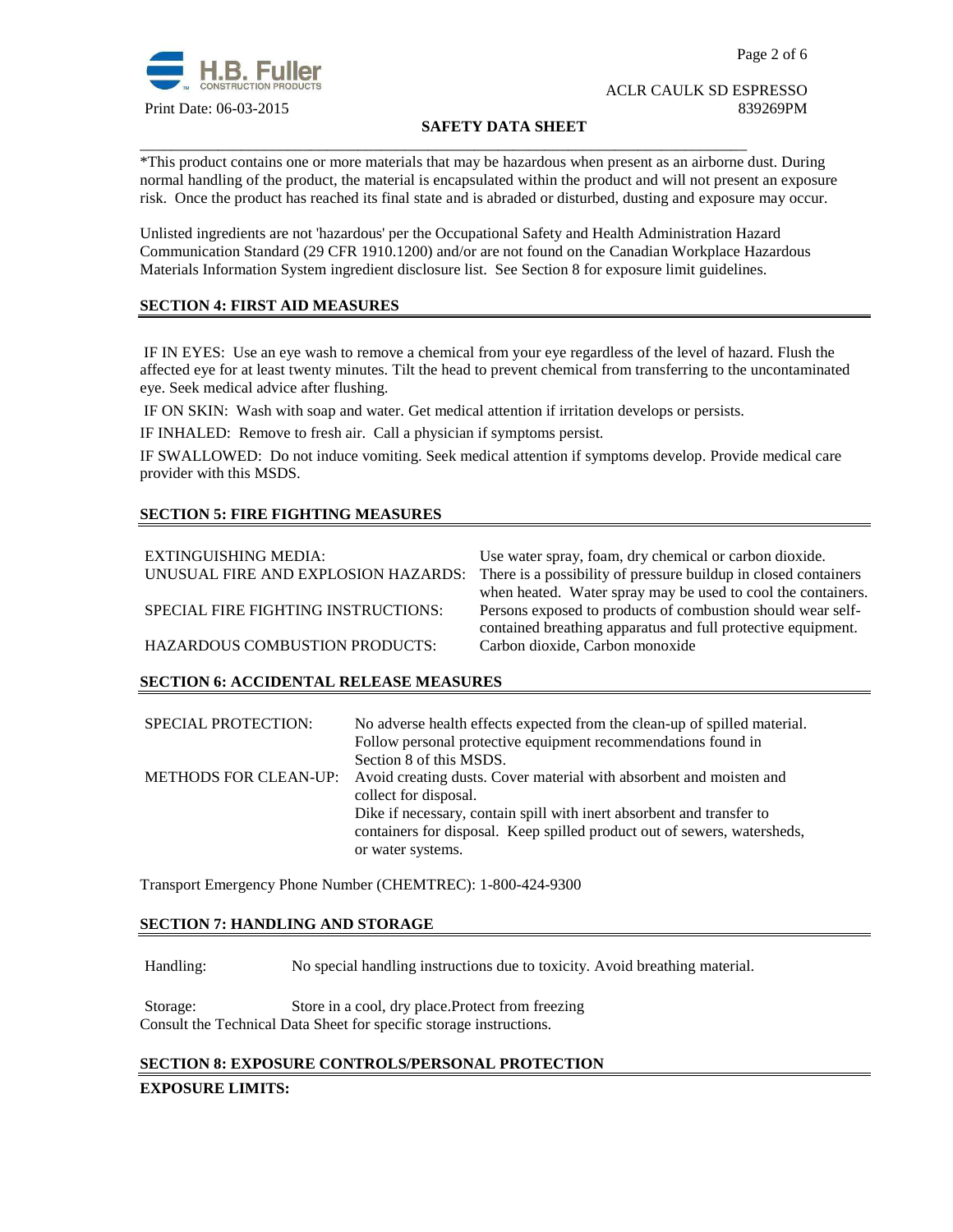

#### **SAFETY DATA SHEET**

| <b>Chemical Name</b> | <b>Note</b>        | <b>ACGIH EXPOSURE LIMITS</b>            | <b>OSHA PEL</b>                                                                                                                                    |
|----------------------|--------------------|-----------------------------------------|----------------------------------------------------------------------------------------------------------------------------------------------------|
| Calcium carbonate    | $*$ (see<br>below) | No data available.                      | 15 mg/m3 TWA (total dust); 5 mg/m3 TWA<br>(respirable fraction)                                                                                    |
| Crystalline silica   | $*$ (see<br>below) | $0.025$ mg/m3 TWA (respirable fraction) | $((250)/(%SiO2 + 5)$ mppcf TWA<br>(respirable)); $((10)/(%SiO2 + 2)$ mg/m3<br>TWA (respirable)); $((30)/(%SiO2 + 2))$<br>$mg/m3$ TWA (total dust)) |
| Stoddard solvent     |                    | 100 ppm TWA                             | 500 ppm TWA; 2900 mg/m3 TWA                                                                                                                        |

\*This product contains one or more materials that may be hazardous when present as an airborne dust. During normal handling of the product, the material is encapsulated within the product and will not present an exposure risk. Once the product has reached its final state and is abraded or disturbed, dusting and exposure may occur.

#### **ENGINEERING CONTROL METHODS:**

| <b>VENTILATION:</b>            | Use local exhaust ventilation or other engineering controls to<br>minimize exposures.                                                                                                                                                                                |
|--------------------------------|----------------------------------------------------------------------------------------------------------------------------------------------------------------------------------------------------------------------------------------------------------------------|
| <b>EYE PROTECTION:</b>         | Wear safety glasses when handling this product.                                                                                                                                                                                                                      |
| <b>SKIN PROTECTION:</b>        | Not normally required. Wear chemically resistant gloves to prevent<br>prolonged or repeated contact.                                                                                                                                                                 |
| GLOVES:                        | Not normally required. Use nitrile gloves if conditions warrant.                                                                                                                                                                                                     |
| <b>RESPIRATORY PROTECTION:</b> | Respiratory protection may be required to avoid over exposure when<br>handling this product. Use a respirator if general room ventilation is<br>not available or sufficient to eliminate symptoms. NIOSH approved<br>air purifying respirator with dust/mist filter. |
|                                | Respirators should be selected by and used following requirements                                                                                                                                                                                                    |
|                                | found in OSHA's respirator standard (29 CFR 1910.134).                                                                                                                                                                                                               |

# **SECTION 9: PHYSICAL AND CHEMICAL PROPERTIES**

| PHYSICAL STATE:                   | Semi-solid                   |
|-----------------------------------|------------------------------|
| COLOR:                            | <b>Brown</b>                 |
| ODOR:                             | Neutral                      |
| <b>ODOR THRESHOLD:</b>            | Not established              |
| pH:                               | 7.4                          |
| FREEZING/MELTING POINT (deg. C):  | Not established              |
| <b>BOILING POINT</b> (deg. C):    | Not established              |
| <b>FLASH POINT:</b>               | Non flammable                |
| <b>EVAPORATION RATE:</b>          | Not established              |
| FLAMMABILITY:                     | Not a flammable solid or gas |
| UPPER EXPLOSIVE LIMIT (% in air): | Not established              |
| LOWER EXPLOSIVE LIMIT (% in air): | Not established              |
| VAPOR PRESSURE (mm Hg):           | Not established              |
| <b>VAPOR DENSITY:</b>             | Not established              |
| WEIGHT PER GALLON (lbs.):         | 13.25                        |
| <b>SPECIFIC GRAVITY:</b>          | 1.590                        |
| <b>SOLUBILITY:</b>                | Not established              |
| <b>OCTANOL/WATER COEFFICIENT:</b> | Not established              |
| <b>AUTOIGNITION TEMPERATURE:</b>  | Not established              |
| DECOMPOSITION TEMPERATURE:        | Not established              |
| VISCOSITY:                        | No data available.           |
| SOLIDS (% by weight):             | 81.2                         |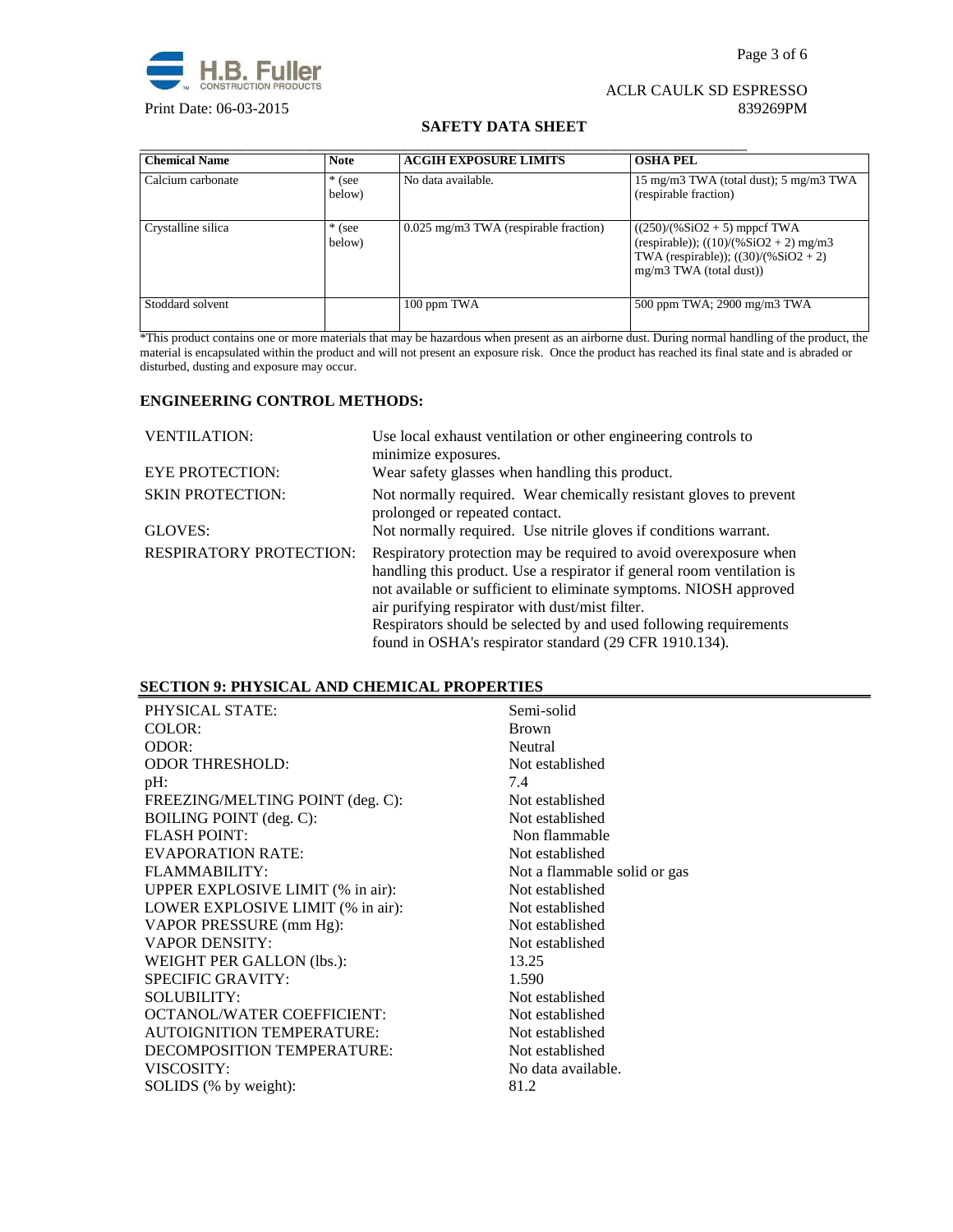

Page 4 of 6

#### ACLR CAULK SD ESPRESSO Print Date: 06-03-2015 839269PM

#### **SAFETY DATA SHEET**

\_\_\_\_\_\_\_\_\_\_\_\_\_\_\_\_\_\_\_\_\_\_\_\_\_\_\_\_\_\_\_\_\_\_\_\_\_\_\_\_\_\_\_\_\_\_\_\_\_\_\_\_\_\_\_\_\_\_\_\_\_\_\_\_\_\_\_\_\_\_\_\_\_\_\_\_\_\_ VOC, weight percent 0.60 VOC, U.S. EPA Method 24, less water and exempt solvents (theoretically determined)

12g/liter of material

# **SECTION 10: STABILITY AND REACTIVITY**

| STABILITY:                                                        | Stable under normal conditions. |
|-------------------------------------------------------------------|---------------------------------|
| CHEMICAL INCOMPATIBILITY:                                         | Not established                 |
| HAZARDOUS POLYMERIZATION:                                         | Will not occur.                 |
| HAZARDOUS DECOMPOSITION PRODUCTS: Carbon monoxide, carbon dioxide |                                 |

#### **SECTION 11: TOXICOLOGICAL INFORMATION**

#### **Component Toxicity / Toxicology Data:**

| <b>COMPONENT NAME</b> | <b>LD50/LC50</b>          |
|-----------------------|---------------------------|
| Calcium carbonate     | ORAL LD50 RAT 6,450 MG/KG |
|                       |                           |
| Crystalline silica    | ORAL LD50 RAT 500 MG/KG   |
|                       |                           |
| Water                 | ORAL LD50 RAT $>90$ ML/KG |
|                       |                           |

#### **This product is a mixture. Unless noted, the information below is based on components.**

Skin corrosion / irritation: Can cause minor skin irritation, defatting, and dermatitis.

Serious eye damage / irritation :Can cause minor irritation, tearing and reddening.

Respiratory / skin sensitization: No data available.

Germ cell mutagenicity: May cause genetic defects.

Carcinogenicity: Contains a material that may cause cancer.

Reproductive toxicity: No data available.

Specific target organ toxicity-single exposure:No data available.

Respiratory irritation / Narcotic effects: No data available.

Specific target organ toxicity-repeated exposure:Causes damage to organs through prolonged or repeated exposure.

Target organs potentially affected by exposure: Lungs Kidneys Central nervous system

Aspiration hazard: No data available.

Medical Conditions Aggravated by Exposure: Lung disease, Kidney disease

#### **SECTION 12: ECOLOGICAL INFORMATION**

| OVERVIEW:        | No ecological information available for this product. |
|------------------|-------------------------------------------------------|
| MOBILITY:        | No data available.                                    |
| PERSISTENCE:     | No data available.                                    |
| BIOACCUMULATION: | No data available.                                    |

#### **This product has not been tested for ecological effects. Relevant information for components is listed below:**

| Component:         | <b>Ecotoxicity values:</b>       |
|--------------------|----------------------------------|
| No data available. | <b>Acute Toxicity (Fish):</b>    |
|                    | <b>Acute Toxicity (Daphnia):</b> |
|                    | <b>Acute Toxicity (Algae):</b>   |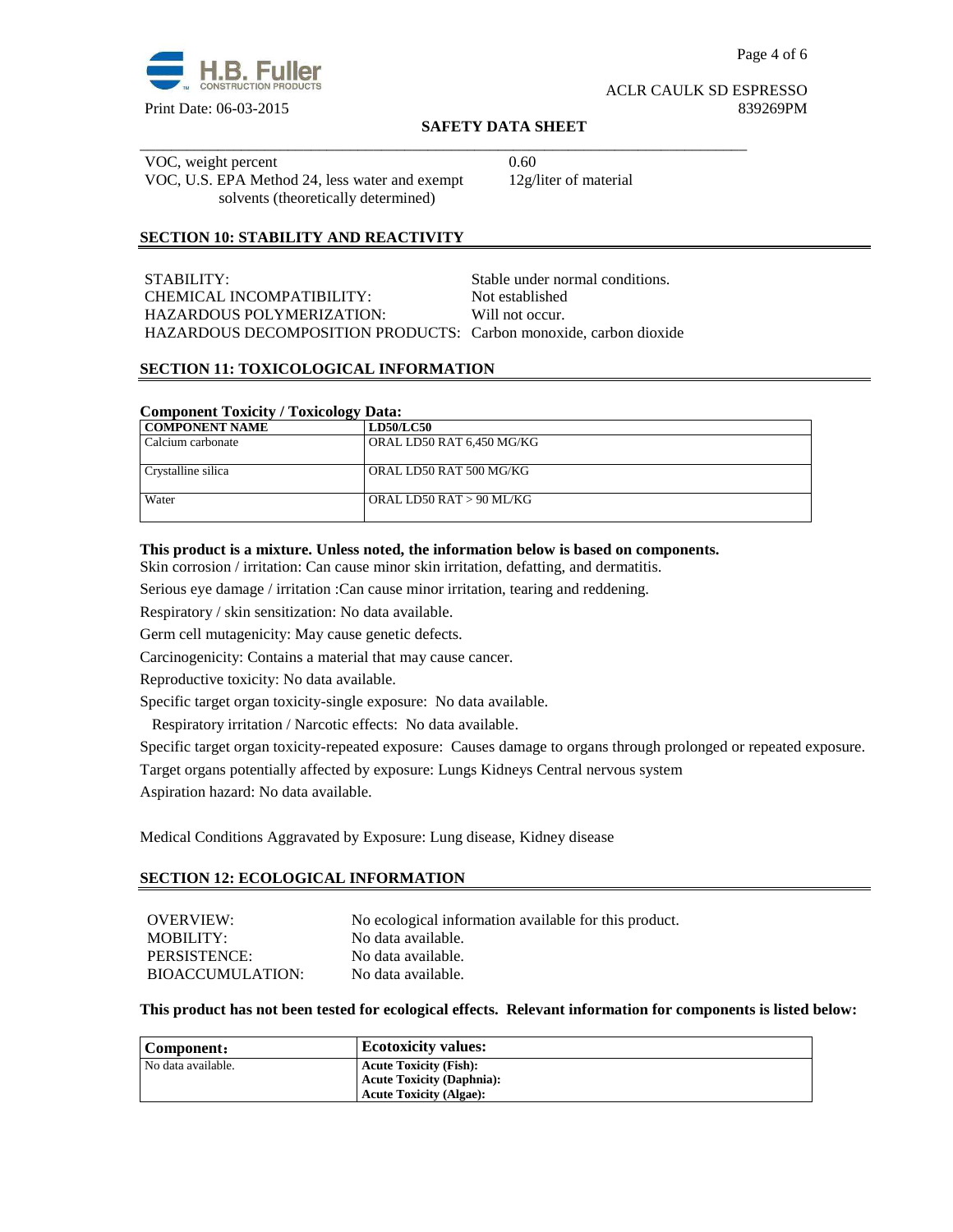

#### **SAFETY DATA SHEET**

\_\_\_\_\_\_\_\_\_\_\_\_\_\_\_\_\_\_\_\_\_\_\_\_\_\_\_\_\_\_\_\_\_\_\_\_\_\_\_\_\_\_\_\_\_\_\_\_\_\_\_\_\_\_\_\_\_\_\_\_\_\_\_\_\_\_\_\_\_\_\_\_\_\_\_\_\_\_

#### **SECTION 13: DISPOSAL CONSIDERATIONS**

To the best of our knowledge, this product does not meet the definition of hazardous waste under the U.S. EPA Hazardous Waste Regulations 40 CFR 261. Solidify and dispose of in an approved landfill. Consult state, local or provincial authorities for more restrictive requirements.

# **SECTION 14: TRANSPORT INFORMATION**

Consult Bill of Lading for transportation information.

| US DOT: | <b>NOT REGULATED</b> |
|---------|----------------------|
| IATA:   | <b>NOT REGULATED</b> |

# **SECTION 15: REGULATORY INFORMATION**

# **INVENTORY STATUS**

| U.S. EPA TSCA:            | This product is in compliance with the Toxic Substances Control Act's |  |  |
|---------------------------|-----------------------------------------------------------------------|--|--|
|                           | Inventory requirements.                                               |  |  |
| <b>CANADIAN CEPA DSL:</b> | The components of this product are included on the DSL or are exempt  |  |  |
|                           | from DSL requirements.                                                |  |  |
| EUROPEAN REACH:           | As a result of the introduction of REACH into Europe, this product    |  |  |
|                           | cannot be imported into Europe unless the REACH requirements are      |  |  |
|                           | met.                                                                  |  |  |
| <b>AUSTRALIA AICS:</b>    | This product is in compliance with the Australian Inventory of        |  |  |
|                           | Chemical Substances requirements.                                     |  |  |

If you need more information about the inventory status of this product call 651-236-5858.

This product may contain chemical substances that are regulated for export by various government agencies (such as the Environmental Protection Agency, the Bureau of Industry and Security, or the Drug Enforcement Administration, among others). Before exporting this product from the USA or Canada, we recommend you contact us at reg.request@hbfuller.com to request an export review.

#### FEDERAL REPORTING

EPA SARA Title III Section 313

Unless listed below, this product does not contain toxic chemical(s) subject to the reporting requirements of section 313 of Title III of the Superfund Amendments and Reauthorization Act of 1986 (SARA) and 40 CFR part 372. EPA has advised that when a percentage range is listed the midpoint may be used to fulfill reporting obligations. **Chemical Name**  $\qquad \qquad$   $\qquad \qquad$   $\qquad \qquad$   $\qquad \qquad$   $\qquad \qquad$   $\qquad \qquad$   $\qquad \qquad$   $\qquad \qquad$   $\qquad \qquad$   $\qquad \qquad$   $\qquad \qquad$   $\qquad \qquad$   $\qquad \qquad$   $\qquad \qquad$   $\qquad \qquad$   $\qquad \qquad$   $\qquad \qquad$   $\qquad \qquad$   $\qquad \qquad$   $\qquad \qquad$   $\qquad \qquad$   $\qquad \qquad$   $\qquad \qquad$ 

#### STATE REPORTING

Proposition 65, The Safe Drinking Water and Toxic Enforcement Act of 1986:

Unless listed below, this product does not contain known levels of any chemical known to the State of California to cause cancer or reproductive harm.

| <b>Chemical Name/List</b> |                       | <b>CAS</b> | Percent      |
|---------------------------|-----------------------|------------|--------------|
| Ouartz                    | (Carcinogen)          | 14808-60-7 | $10 - 30$    |
| Titanium dioxide          | (Carcinogen)          | 13463-67-7 | $0.01 - 0.1$ |
| Carbon black              | (Carcinogen)          | 1333-86-4  | $0.01 - 0.1$ |
| Ethyl acrylate            | (Carcinogen)          | 140-88-5   | $< 10$ ppm   |
| Methanol                  | (Developmental toxin) | $67-56-1$  | $< 10$ ppm   |

#### **Substances of Very High Concern (SVHC) Content:**

Unless listed below, this product does not contain SVHC's. tert-Octylphenol, ethoxylated